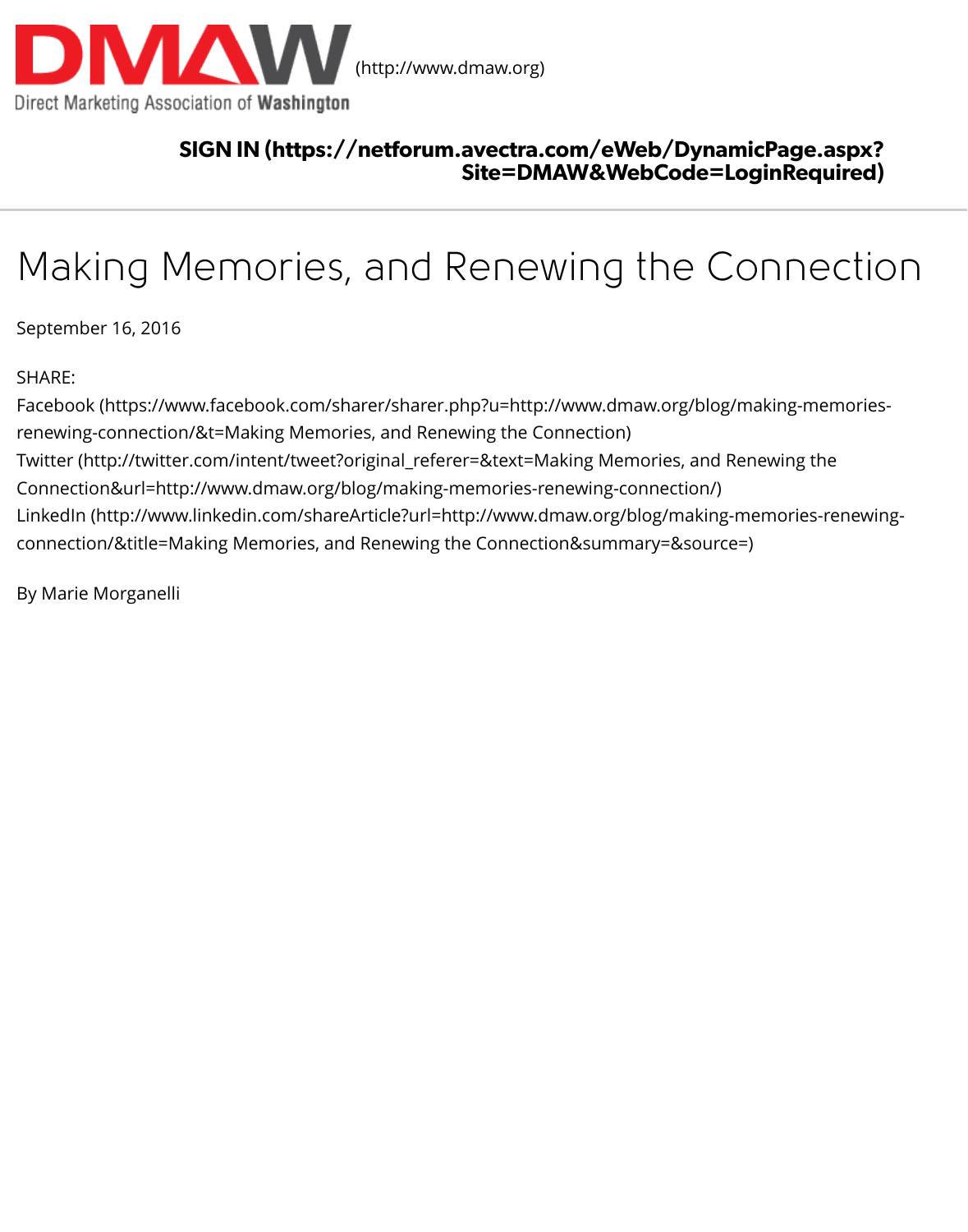

Recently, I signed up for a membership with The Rails to Trails Conservancy. For \$10, I received a t-shirt, a membership card, and an acknowledgement that included another opportunity for me to part with my money in support of this organization. Receiving that membership card made me stop and really think about what a membership card means to a donor. That small piece of paper can't be used for a discount anywhere, but it does represent my personal commitment to maintaining outdoor spaces and converting them into usable parks and bike paths all around the country.

Despite not having a specific, usable purpose, that membership card does have a function: it serves as a reminder to me that I have resources available right at hand anytime I am looking for a new, safe, well-maintained place to ride my bike. That card represents my shared commitment with others for the need of safe, free outdoor spaces where I can enjoy some exercise and free time. That card represents the families I see on that trail, such as the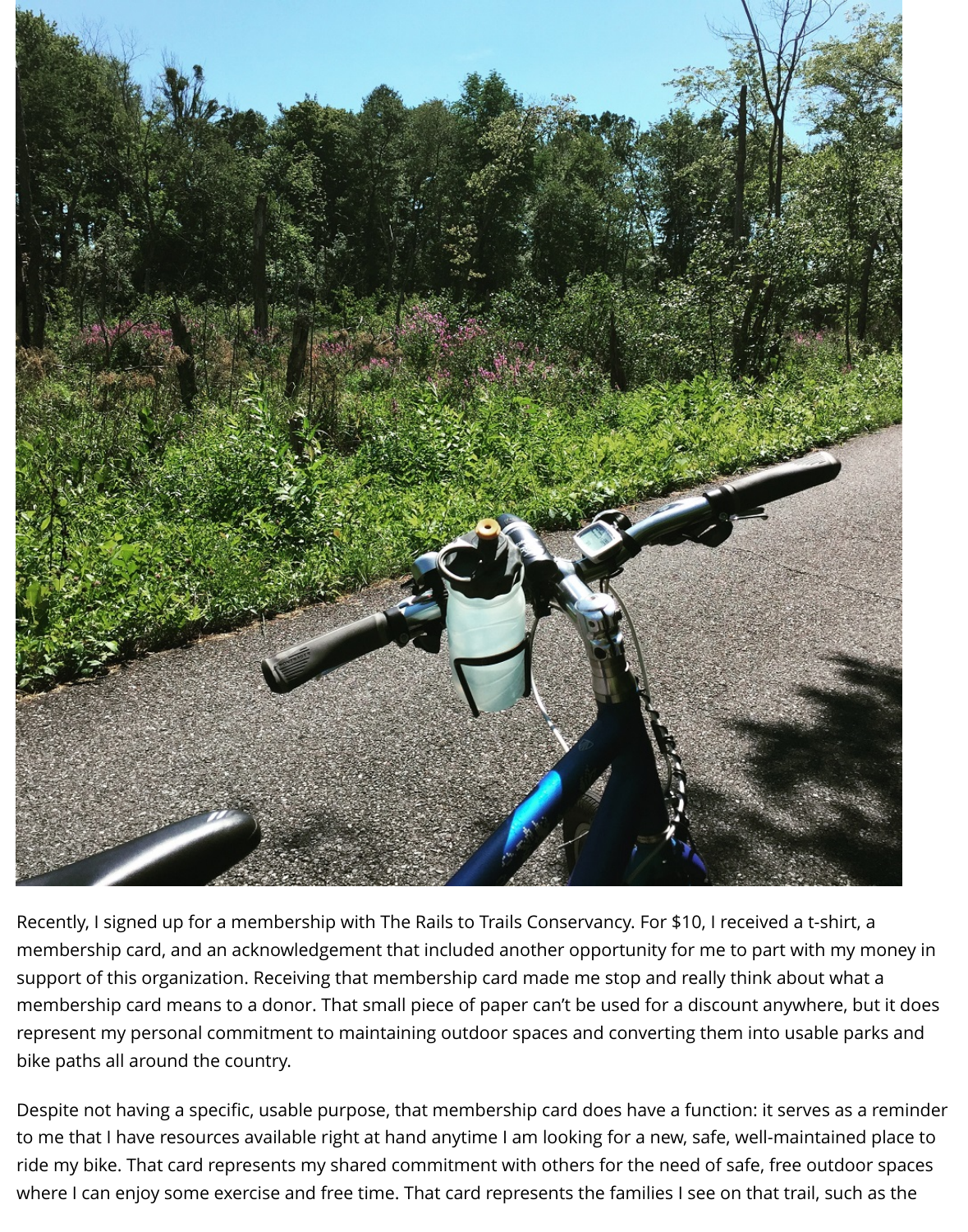$\alpha$  and the formulation domain of  $\alpha$  bargain.

This recent experience reminds me of the importance of remembering that by working to co members, we are doing more than simply raising money; we are effectively creating and mai circle of goodwill and strengthening our communities.

As a writer, I always try to put myself in the donors' shoes. Why might they sign up for a men making a one time or occasional gift? Why do individuals renew their connection with the chara What do the donors want out of a membership? What benefits them by sending in a check? flimsy two-color membership card with their name printed on it. Rather, the key is in what that represents.

Like my recent experience on the bike trail, membership to a nonprofit organization frequen memories. Perhaps the membership renewal is to an organization with a brick-and-mortar s visit, like a zoo or museum. Then that card becomes the representation of not only future ex donor will have there, but the collective memory of all past visits as well. Perhaps those visits the donor's parents or grandparents, or the family birthday parties held at the site, or all of the regular family outings. And by renewing that membership, the donor is effectively renewing connection and turning it into something tangible and long-lasting.



Marie Morganelli is a freelance direct mail copywriter. You can work at her website (*precisewords.org* (http://www.precisew *her at marie@precisewords.org* (mailto:marie@precisewords)

SHARE: (mailto:?subject=Making Memories, and Renewing the Connection&body=%20http://www.dmaw.org/blog/making-memories-re connection/) <mark>{</mark> (http://www.facebook.com/sharer.php?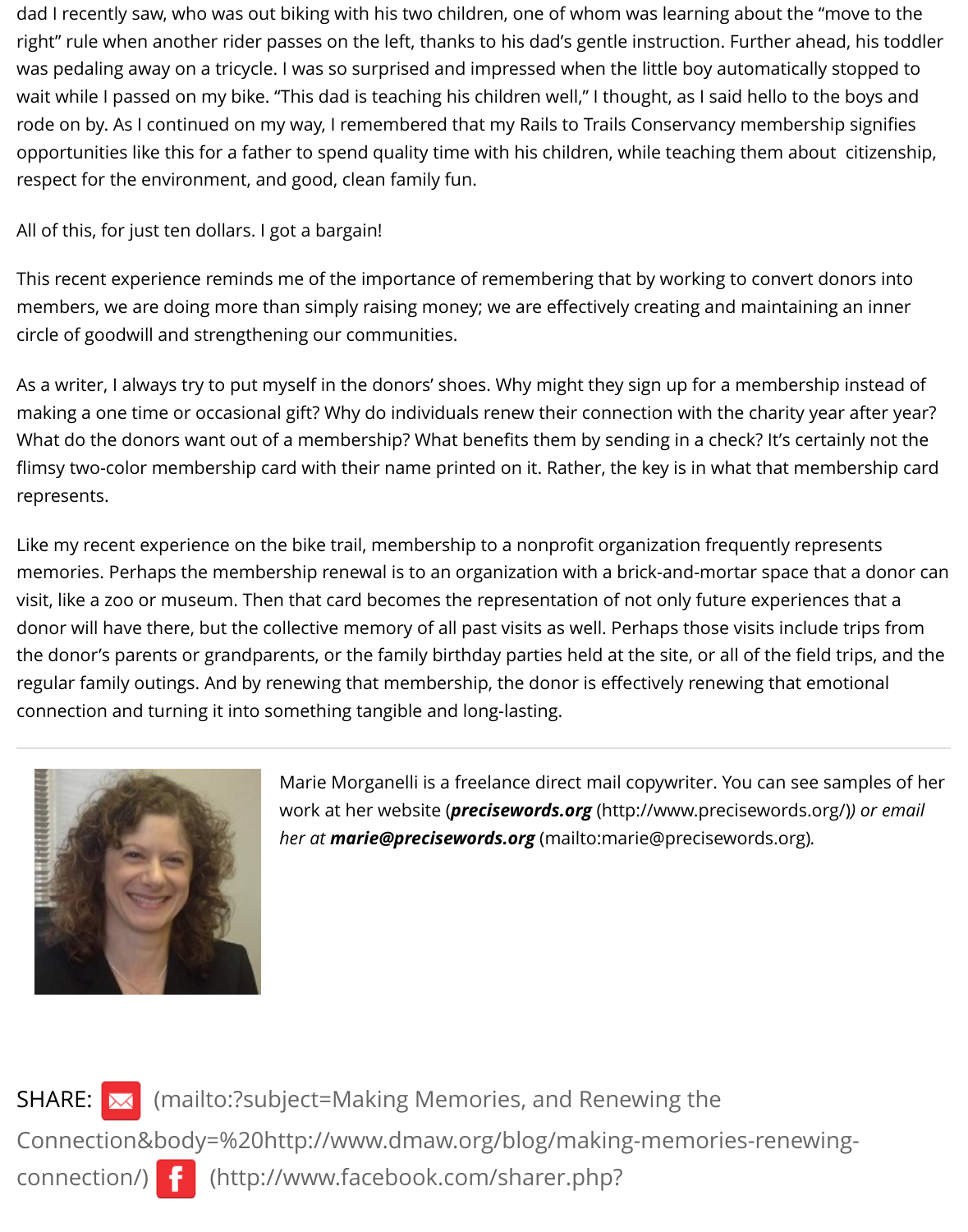renewing[connection/&text=Making+Memories%2C+and+Renewing+the+Connect](http://www.facebook.com/sharer.php?u=http://www.dmaw.org/blog/making-memories-renewing-connection/)

(http://www.digg.com/submit?url=http://www.dmaw.org/blog digg

memories-renewing-connection/) **fo** (http://www.stumbleupon.com/s

url=http://www.dmaw.org/blog/making-memories-renewing-connection

Memories, and Renewing the Connection)  $\bigcirc$  (http://reddit.com/subm

url=http://www.dmaw.org/blog/making-memories-renewing-connection Memories, and Renewing the Connection)

# [RELA](javascript:void((function()%7Bvar%20e=document.createElement()[TED ARTICLES](http://www.digg.com/submit?url=http://www.dmaw.org/blog/making-memories-renewing-connection/)

Breaking Through the Noise of an Election (http://www.dmaw.org/blog/br election/)

#### **October 20**

You don't have to be a political junkie to see that we are right in the middle of one of the loud contentious election seasons we've seen in a long

Why I'm Co-Chairing Digital Day Again (and You Should Join Me There) (http://www.dmaw.org/blog/im-co-chairing-digital-day-join/)

## **October 05**

[by Jared Schwartz, Vice President, Strategy & Innovation Beacon](http://www.dmaw.org/blog/breaking-noise-election/)fire RED "Why I'm Co-Chairin (and You Should Join Me There)" is reposted with

5 Tips for a Successful Fundraising Campaign (http://www.dmaw.org/blog successful-fundraising-campaign/)

## **October 03**

[As fundraisers, creating successful campaigns is our mission. We take all of our wonderful](http://www.dmaw.org/blog/im-co-chairing-digital-day-join/) id find the right combination of tactics that will have